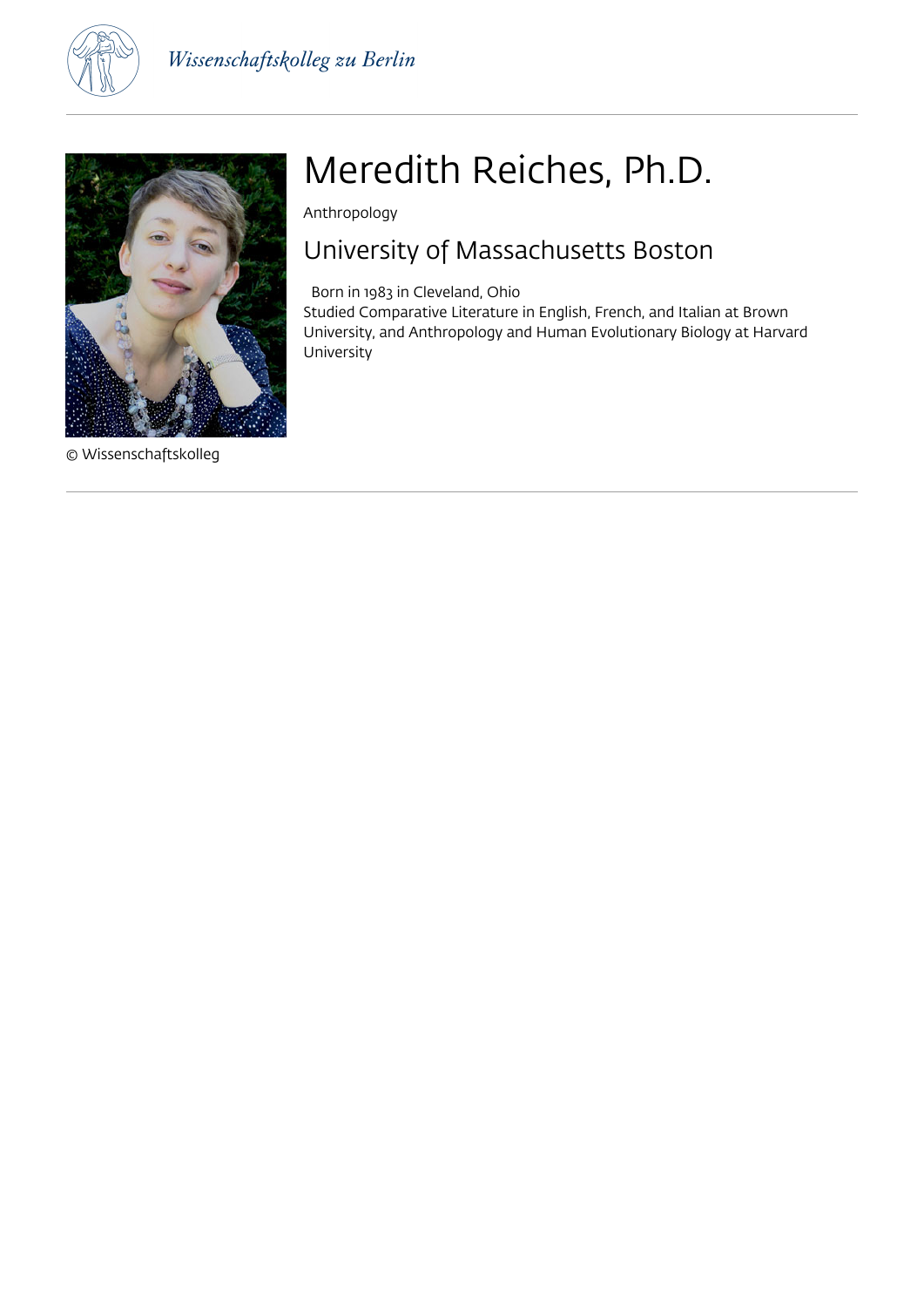### PROJECT The Evolutionary Biology of Adolescence

 The work that I propose to undertake as a Fellow at the Wissenschaftskolleg has two parts, the first situated in human evolutionary biology and the second located at the intersection of evolutionary biology and the humanities. The first project utilizes data that I collected in a subsistence agriculturalist population in The Gambia to ask how women's bodies allocate energy among growth, activity, immune response, metabolism, and reproductive function during puberty. The research addresses two central questions with implications for public health and evolutionary biology: first, how does protein-energy supplementation of pregnant women impact energy allocation in their daughters when those daughters reach adolescence? Second, how does female adolescent physiology respond to seasonal changes in energy availability, and what can these responses tell us about the selective pressures under which human growth and development patterns - and variation in those patterns - evolved? The output from this project will include four papers suitable for publication in peer-reviewed biology and anthropology journals.

# The Shape of a Human Life: Evolution, Literature, and Narrative Function

 The second and complementary project builds on the proposed biological analysis and furthers interdisciplinary work begun at the Radcliffe Institute for Advanced Study at Harvard University and at the Wissenschaftskolleg in 2012. In order to explore the shared interest of evolutionary biologists and humanists in the shapes of lives, particularly human lives with their individual- and species-level possibilities and constraints, I helped to organize two workshops focused on life history theory and Shakespeare's plays. I will expand this project during the fellowship year by producing an original book that contains both content - insights into relationships between specific tenets of evolutionary biology and specific works of literature - and models for facilitating cross-disciplinary scholarship among researchers and creating undergraduate and graduate level curricula. This book project will draw on insights gleaned from the Gambia dataset and will be carried out in tandem with editorial work, begun prior to the fellowship year, on an anthology of papers and responses generated by seminar participants.

### Recommended Reading

Reiches, M. W., S. E. Moore, A. M. Prentice, and P. T. Ellison (2014). "Endocrine responses, weight change, and energy sparing mechanisms during Ramadan among Gambian adolescent women." American Journal of Human Biology 26, 3: 395-400.

Reiches, M. W., S. E. Moore, A. M. Prentice, A. Prentice, Y. Sawo, and P. T. Ellison (2013). "The adolescent transition under energetic stress: Body composition tradeoffs among adolescent women in The Gambia." Evolution, Medicine, and Public Health 1: 75-85.

Reiches, M. W., P. T. Ellison, S. F. Lipson, K. C. Sharrock, E. Gardiner, and L. G. Duncan (2009). "Pooled energy budget and human life history." American Journal of Human Biology 21, 4: 421-429.